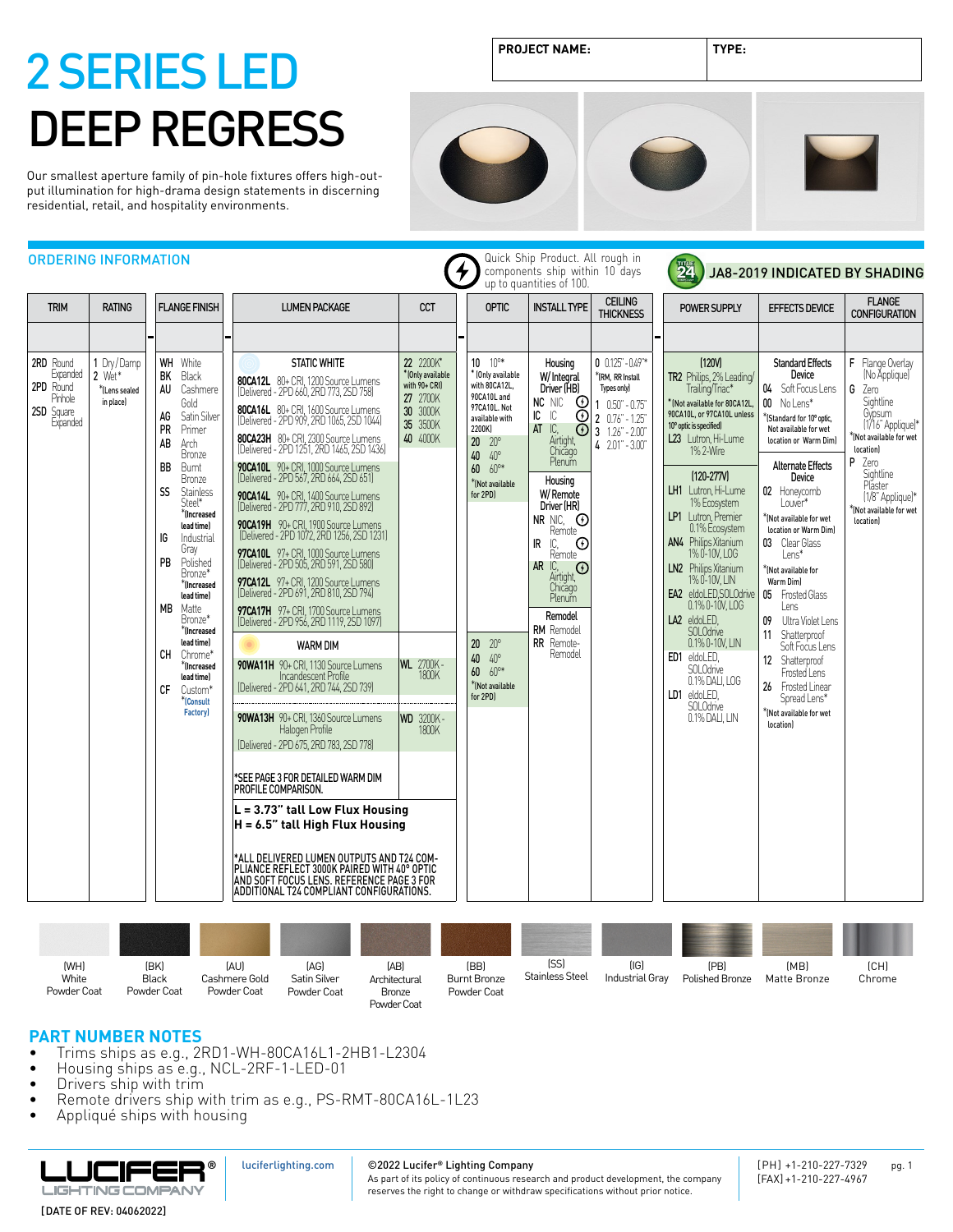### **ACCESSORIES**

### **ALTERNATE EFFECTS DEVICES**

| $\Box$ HCL-2 Honeycomb Louver*                | $\Box$ UVL-2                       | Ultra Violet Lens                       |
|-----------------------------------------------|------------------------------------|-----------------------------------------|
| *(Not available for wet location or Warm Dim) | $\square$ FLSL-2                   | Frosted Linear Spread Lens*             |
| $\Box$ CGL-2 Clear Glass Lens*                | * (Not available for wet location) |                                         |
| *(Not available for Warm Dim)                 |                                    | □ SFL-2-SP Shatterproof Soft Focus Lens |
| $\square$ SFL-2 Soft Focus Lens               |                                    | □ FGL-2-SP Shatterproof Frosted Lens    |
| $\Box$ FGL-2 Frosted Glass Lens               |                                    |                                         |

**ROUTER TOOL GUIDE** (Dry / Damp locations only) Recommended for Zero-Sightline installations in wood ceilings. □ DLA-RTG-2S-RD Tool, router guide, round; reusable □ DLA-RTG-2S-SQ Tool, router guide, square; reusable

### **REPLACEMENT OPTIC**

Interchangeable optics accessible through fixture aperture. ¨ **RO-50-20-2** 20° optic □ **RO-50-40-2** 40° optic □ **RO-50-60-2** 60° optic\* \***(Not available for 2PD)**

### **HANGER BAR EXTENDER KIT**

Extends hanger bars from 24.0" to 46.0" maximum. □ 2S-HBE-46 Extender, Hanger Bar

### **EMERGENCY LIGHTING - REMOTE MOUNT ONLY**

During disruption of main power, emergency battery inverter provides temporary 120V or 277V to fixture.

□ **EMB-S-20/25-120/277-LEDX** 20/25 watt max capacity, 120 or 277 VAC 60Hz, Non-Dimmable **□ EMB-S-100-120-LEDX** 100 watt max capacity, 120 VAC 60Hz, Dimmable<br>□ **EMB-S-100-277-LEDX** 100 watt max capacity, 277 VAC 60Hz, Dimmable 100 watt max capacity, 277 VAC 60Hz, Dimmable □ **EMB-S-250-120/277-LEDX** 250 watt max capacity, 120 or 277 VAC 60Hz, Dimmable

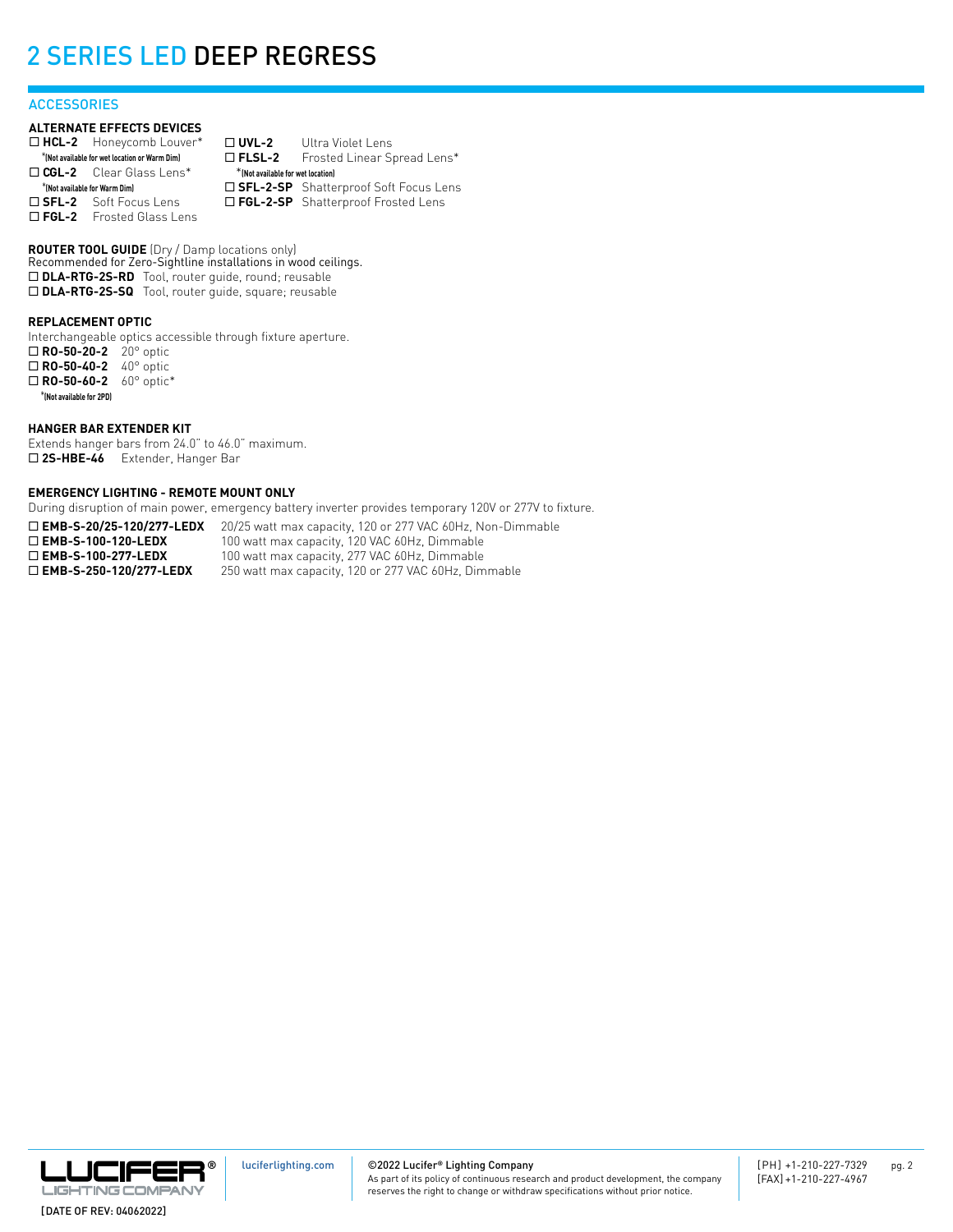### **PERFORMANCE - 3000K**

|                                |                |                  |     |                  |     | DEEP REGRESS - 40° OPTIC - SOFT FOCUS LENS |     |  |
|--------------------------------|----------------|------------------|-----|------------------|-----|--------------------------------------------|-----|--|
| <b>LUMEN</b><br><b>PACKAGE</b> | <b>WATTAGE</b> | 2RD              |     | 2PD              |     | 2SD                                        |     |  |
|                                |                | <b>DELIVERED</b> | LPW | <b>DELIVERED</b> | LPW | <b>DELIVERED</b>                           | LPW |  |
| 80CA12L                        | 10             | 773              | 78  | 660              | 67  | 758                                        | 77  |  |
| 80CA16L                        | 14             | 1065             | 76  | 909              | 65  | 1044                                       | 74  |  |
| 80CA23H                        | 21             | 1465             | 70  | 1251             | 60  | 1436                                       | 69  |  |
|                                |                |                  |     |                  |     |                                            |     |  |
| 90CA10L                        | 10             | 664              | 67  | 567              | 57  | 651                                        | 66  |  |
| 90CA14L                        | 14             | 910              | 65  | 777              | 55  | 892                                        | 63  |  |
| 90CA19H                        | 21             | 1256             | 60  | 1072             | 51  | 1231                                       | 59  |  |
|                                |                |                  |     |                  |     |                                            |     |  |
| 97CA10L                        | 10             | 591              | 60  | 505              | 51  | 580                                        | 59  |  |
| 97CA12L                        | 14             | 810              | 58  | 691              | 49  | 794                                        | 56  |  |
| <b>97CA17H</b>                 | 21             | 1119             | 53  | 956              | 46  | 1097                                       | 52  |  |
|                                |                |                  |     |                  |     |                                            |     |  |
| 90WA11H                        | 14             | 743              | 53  | 641              | 46  | 739                                        | 53  |  |
| 90WA13H                        | 14             | 783              | 56  | 675              | 48  | 778                                        | 56  |  |

|                                |                | DEEP REGRESS - 10° OPTIC - NO SOFT FOCUS LENS |     |                  |            |                  |     |  |  |  |  |  |
|--------------------------------|----------------|-----------------------------------------------|-----|------------------|------------|------------------|-----|--|--|--|--|--|
| <b>LUMEN</b><br><b>PACKAGE</b> | <b>WATTAGE</b> | 2RD                                           |     | 2PD              |            | 2SD              |     |  |  |  |  |  |
|                                |                | <b>DELIVERED</b>                              | LPW | <b>DELIVERED</b> | <b>LPW</b> | <b>DELIVERED</b> | LPW |  |  |  |  |  |
| 80CA12L                        | 14             | 648                                           | 45  | 581              | 40         | 657              | 45  |  |  |  |  |  |
| 90CA10L                        | 14             | 549                                           | 38  | 492              | 34         | 557              | 38  |  |  |  |  |  |
| 97CA10L                        | 14             | 506                                           | 35  | 454              | 32         | 514              | 35  |  |  |  |  |  |

| <b>OUTPUT MULTIPLIER</b> |  |  |  |  |  |  |  |  |
|--------------------------|--|--|--|--|--|--|--|--|
| <b>CCT SCALE</b>         |  |  |  |  |  |  |  |  |
| 0.800                    |  |  |  |  |  |  |  |  |
| 0.957                    |  |  |  |  |  |  |  |  |
| 1.000                    |  |  |  |  |  |  |  |  |
| 1.019                    |  |  |  |  |  |  |  |  |
| 1.030                    |  |  |  |  |  |  |  |  |
|                          |  |  |  |  |  |  |  |  |

Full on 100%

Dimmed to 80%

90WA11H 2700K - 1800K

| LIGHT LOSS FACTOR MULTIPLIER |      |  |  |  |  |  |  |
|------------------------------|------|--|--|--|--|--|--|
| No Lens                      | 1.05 |  |  |  |  |  |  |
| CGL                          | 1.05 |  |  |  |  |  |  |
| <b>SFL</b>                   | 1.00 |  |  |  |  |  |  |
| <b>SP SFL</b>                | 1.00 |  |  |  |  |  |  |
| <b>FGL</b>                   | 0.90 |  |  |  |  |  |  |
| <b>SPFGL</b>                 | 0.90 |  |  |  |  |  |  |
| <b>FLSL</b>                  | 0.83 |  |  |  |  |  |  |
| HCL                          | 0.65 |  |  |  |  |  |  |
|                              |      |  |  |  |  |  |  |

Dimmed to 20%

Dimmed to 10%

Dimmed to 2%

24

## WARM DIM PERFORMANCE

### WARM DIM TO MIRROR HALOGEN DIMMING PROFILE WARM DIM TO MIRROR INCANDESCENT DIMMING PROFILE

| 90WA13H<br>3200K - 1800K | Full on<br>100% | Dimmed<br>to 80% | Dimmed<br>to 70% | Dimmed<br>to 50% | Dimmed<br>to 20% | Dimmed<br>to 10% | Dimmed<br>to 2% |
|--------------------------|-----------------|------------------|------------------|------------------|------------------|------------------|-----------------|
| CCT (K)                  | 3200            | 3150             | 3100             | 3000             | 2700             | 2200             | 1800            |
| Light Output (Lm)        | 1360            | 1050             | 900              | 630              | 250              | 115              | 25              |
| Power (W)                | 14              | 11               | 10               | 7                | 3                | 1.5              | 0.3             |
| Efficacy (LPW)           | 92              | 93               | 90               | 90               | 83               | 76               | 74              |



## JA8-2019 TITLE 24 COMPLIANT CONFIGURATIONS

|     |              |                          |              |                      |                          |                      |                          |     |                 |                      |              |                          |                |              |              |                          |                 |              |              |                 |             |     |     | $\sim$ |
|-----|--------------|--------------------------|--------------|----------------------|--------------------------|----------------------|--------------------------|-----|-----------------|----------------------|--------------|--------------------------|----------------|--------------|--------------|--------------------------|-----------------|--------------|--------------|-----------------|-------------|-----|-----|--------|
|     |              |                          |              |                      | 20° Optic                |                      |                          |     |                 |                      |              |                          | 40° Optic      |              |              |                          | 60° Optic       |              |              |                 |             |     |     |        |
|     |              | <b>90CA</b>              |              |                      | 97CA                     |                      | <b>90WA</b>              |     | <b>90CA</b>     |                      | 97CA         |                          | <b>90WA</b>    |              | <b>90CA</b>  |                          |                 | 97CA         |              |                 | <b>90WA</b> |     |     |        |
|     | 10L          | 14L                      | 19H          | 10 <sub>L</sub>      | 12L                      | 17H                  | 11H                      | 13H | 10 <sub>L</sub> | 14L                  | 19H          | 10 <sub>L</sub>          | 12L            | 17H          | 11H          | 13H                      | 10 <sub>L</sub> | 14L          | 19H          | 10 <sub>L</sub> | 12L         | 17H | 11H | 13H    |
| 2RD | ✓            | $\checkmark$             | $\checkmark$ | $\checkmark$         | $\checkmark$             | $\mathbf{v}$         | $\checkmark$             |     | $\checkmark$    |                      | $\checkmark$ | $\overline{\phantom{a}}$ | $\checkmark$   | $\cdot$      | $\checkmark$ | $\cdot$                  | √               | $\checkmark$ | $\checkmark$ |                 |             |     |     |        |
| 2PD |              |                          |              |                      |                          |                      |                          |     | $\checkmark$    | $\ddot{\phantom{1}}$ | $\checkmark$ | $\overline{ }$           | $\checkmark$   | $\checkmark$ | $\checkmark$ | $\checkmark$             |                 |              |              |                 |             |     |     |        |
| 2SD | $\checkmark$ | $\overline{\phantom{a}}$ | $\cdot$      | $\ddot{\phantom{0}}$ | $\overline{\phantom{a}}$ | $\ddot{\phantom{0}}$ | $\overline{\phantom{a}}$ |     |                 |                      |              | $\overline{\phantom{a}}$ | $\overline{ }$ | $\cdot$      | $\cdot$      | $\overline{\phantom{a}}$ | $\checkmark$    |              | $\cdot$      |                 | $\cdot$     |     |     |        |



[luciferlighting.com](http://luciferlighting.com/)

©2022 Lucifer**®** Lighting Company As part of its policy of continuous research and product development, the company reserves the right to change or withdraw specifications without prior notice.

[PH] +1-210-227-7329 pg. 3 [FAX] +1-210-227-4967



Dimmed to 70%

CCT (K) 2700 2650 2620 2520 2180 1950 1800 Light Output (Lm) | 1130 | 880 | 770 | 550 | 220 | 110 | 30 Power (W) | 14 | 11 | 10 | 7 | 3 | 1.5 | 0.5

Dimmed to 50%

[DATE OF REV: 04062022]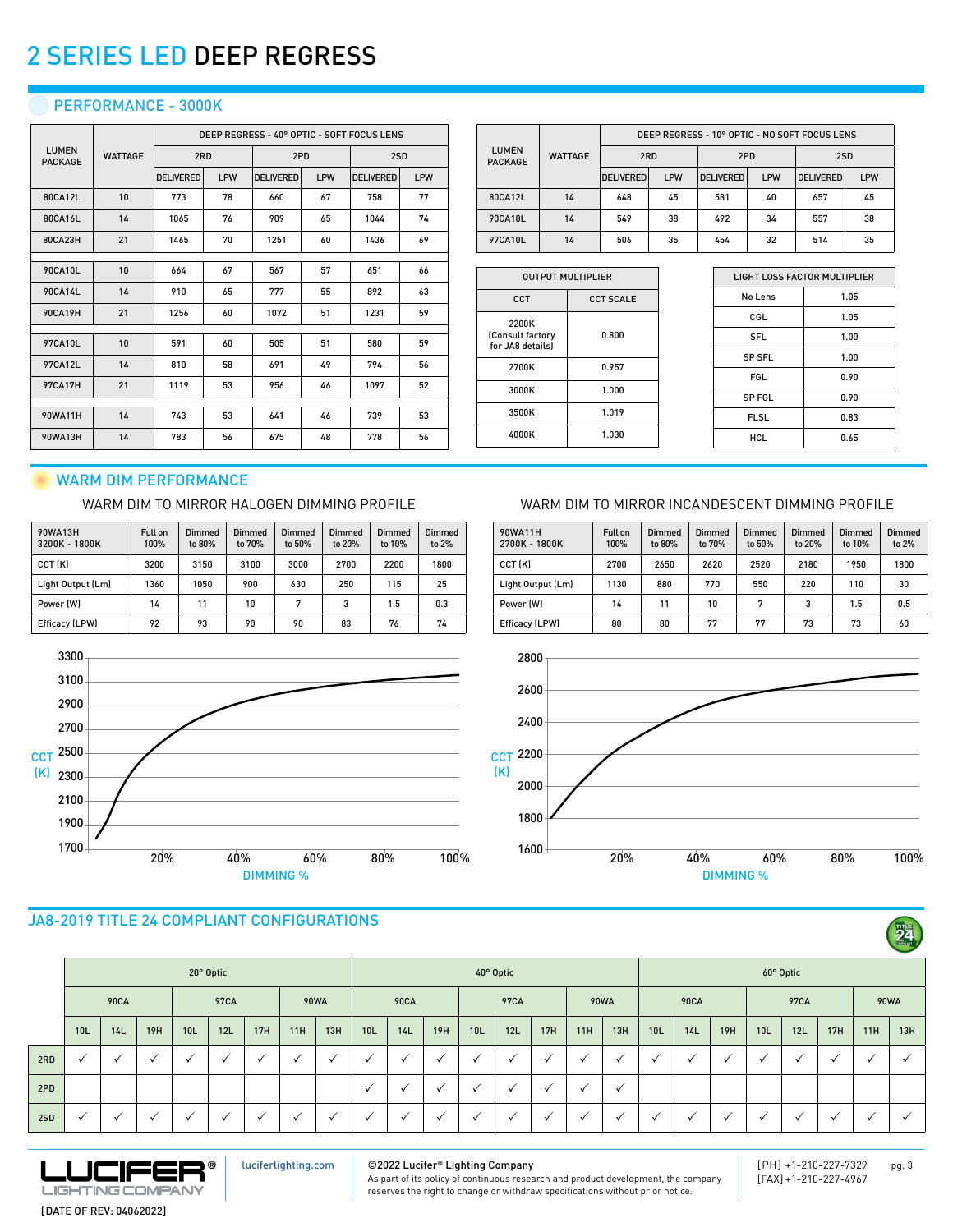Die-cast deep baffle minimizes aperture glare and conceals view into housing; black finish standard.

#### ADJUSTABLE YOKE  $\boldsymbol{\Omega}$

Adjustable yoke allows for quick exchange of optics and effects devices. Accommodates up to 2 effects devices; add 0.16" to fixture height with use of each effects device.

#### OPTICS B

Proprietary optic integrates Reflection, Refraction and TIR offering 10°, 20°, 40° & 60° beams.

### EFFECTS DEVICES Q

Soft Focus Lens standard; effects device must be specified. Lens is sealed in place on Wet location fixture. Secondary effects device available.

#### TRIM PLATE  $\bf{0}$

Wet location features integral silicone gasket.

• Dry / Damp Location: Thickness measures 0.065".

• Wet Location: 0.15" return, installed as flange overlay only.

#### DOWNLIGHT TRIM ADAPTER E

Included with fixture and required for installation. Uses (2) #6-32 flat-head screws with varying lengths to accommodate ceiling depth. Installed after ceiling is complete. Requires 3.75" diameter cutout for flange overlay applications.

### **RETENTION a**

Engineered integral ball plungers correspond to trim adapter ensuring snug fit against finished ceiling.

## DOWNLIGHT DIMENSIONS / DRAWINGS



DRY LOCATION

WET LOCATION



**SQUARE** 









[luciferlighting.com](http://luciferlighting.com/)

©2022 Lucifer**®** Lighting Company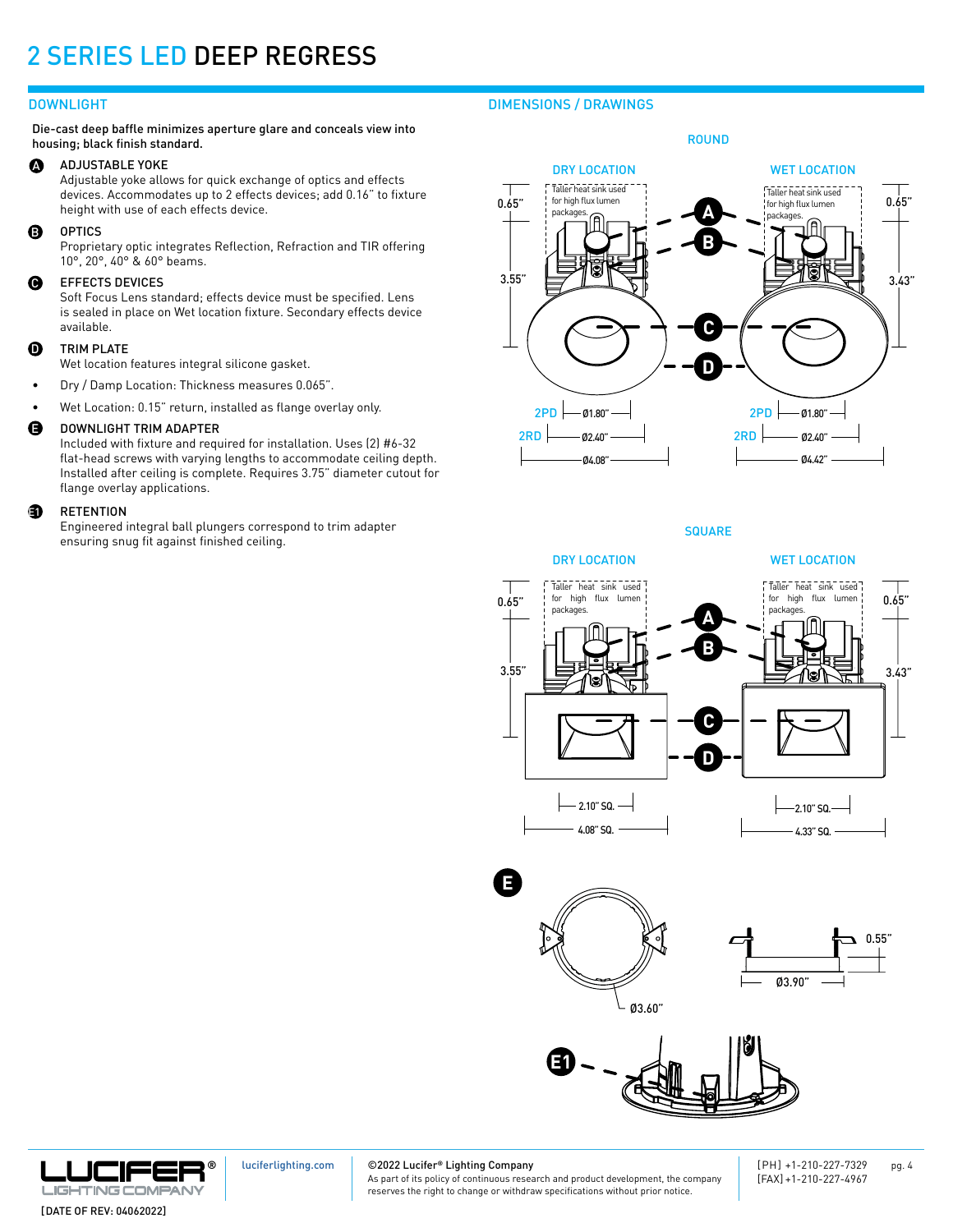### **HOUSING**

- F LOW FLUX NO INSULATION CONTACT (NON-IC) HOUSING
- Included with NC and NR Low Flux lumen packages.
- Minimum 0.50" setback from combustible and non-combustible materials on all sides and top of housing.
- Minimum 3.00" setback from insulation material having max R-Value 30 on all sides and top of housing.
- Minimum 6.00" setback from polycell spray foam insulation having max R-Value 60.

### LOW FLUX INSULATION CONTACT (IC) HOUSING

- Included with IC, IR, AT, and AR LOW Flux lumen packages.
- No setback from polycell spray foam insulation having max R-Value of 60 on all sides and top of housing.

### HIGH FLUX HOUSING G

- Satisfies IC, Airtight and NON-IC configurations.
- Included with all HIGH Flux lumen packages.
- No setback from polycell spray foam insulation having max R-Value of 60 on all sides and top of housing.

### HOUSING MOUNTING NOTES

- AT and AR install types are required for Chicago Plenum, Airtight and Title 24 (JA8) applications.
- Do not install in environments where ambient temperatures exceed 40°C (104°F).
- Power supply compartment and all splice connections may be serviced from room side.
- Consult factory for spacing requirements for any installations exceeding R-Value 60.
- Hanger bars fitted to short side of housing, and long side of Low Flux housings; extend from 14.0" to 24.0", but may be field cut to accommodate narrow stud spacing. Can be extended up to 46" maximum with 2S-HBE-46 kit.
- Hanger bars and brackets add 4.00" to the overall dimension, but are exclusive of the setback requirements.
- Driver assembly ships with trim, not housing. Housing and trim feature mating quick-connect plugs for ease of installation.

### REMOTE POWER SUPPLY

H Provided with install types "IR", "NR" and "AR". Remote power supply provides additional driver options. See page 7 for maximum allowable wiring distances. Must be installed in an accessible location.

### DIMENSIONS / DRAWINGS







**H**





[luciferlighting.com](http://luciferlighting.com/)

©2022 Lucifer**®** Lighting Company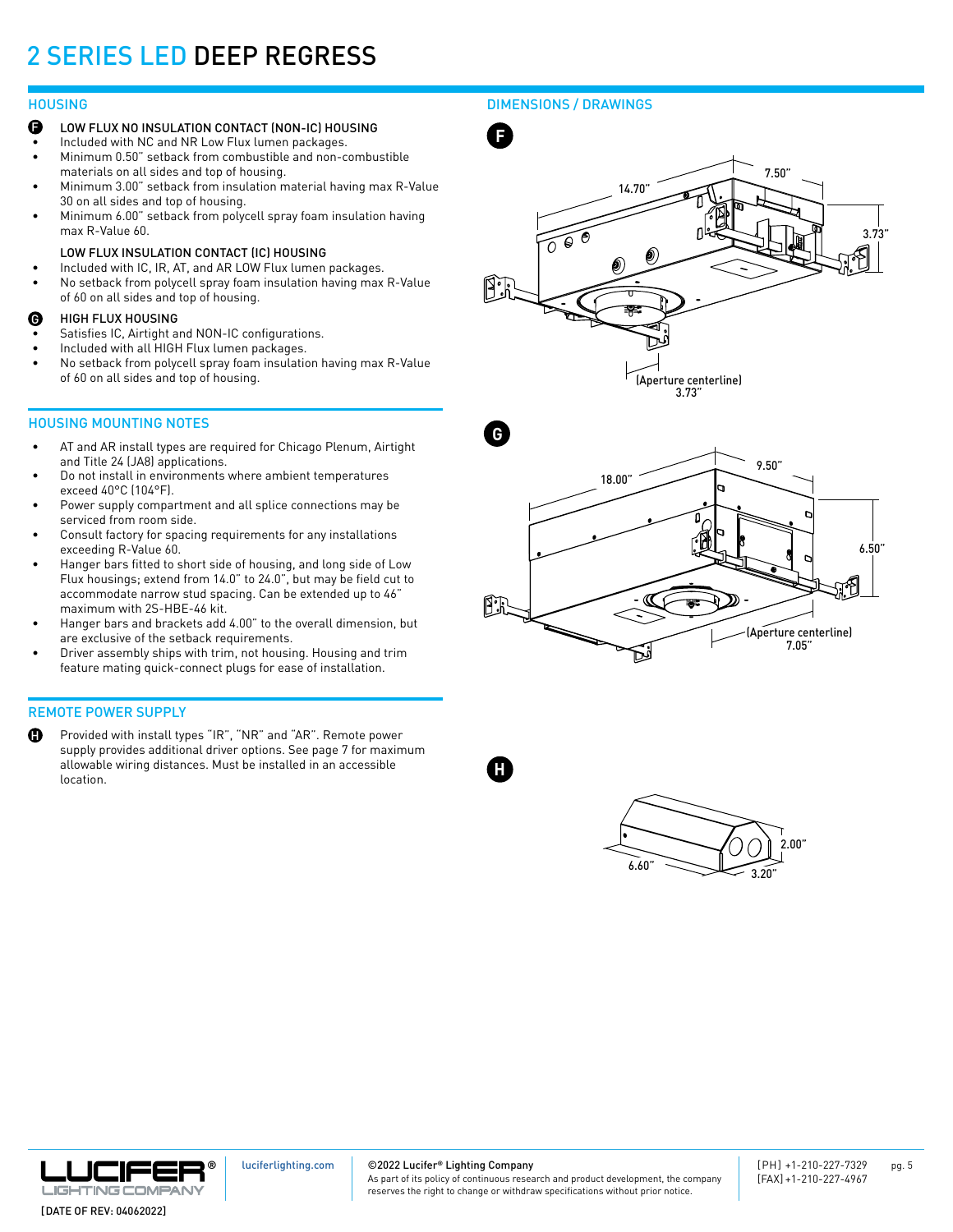### REMODEL POWER SUPPLY

- REMODEL POWER SUPPLY e
- Included with RM Install Type.
- UL2043 listed for air-handling plenum.
- Fixture mounts without conventional housing using supplied downlight trim adapter.
- Minimum 0.75" clearance from top of fixture.
- Minimum setback from combustible and non-combustible materials of 6.63" radius from fixture centerline.
- Minimum 3.00" setback from surfaces of power supply / junction box if not situated within above noted radius from fixture centerline.
- Minimum additional 3.00" setback from insulation material with max R-Value 30 from any surface of downlight fixture assembly.
- Minimum additional 6.00" setback from polycell spray foam insulation with max R-Value 60 from any surface of downlight fixture assembly.

### REMOTE APPLICATIONS J

- Remote power supply included with RR Install Type.
- Requires plenum rated Class 2 cable between fixture and remote driver. Cable supplied by others.
- See page 7 for maximum allowable wiring distances.

### REMODEL NOTES

- Do not install in environments where ambient temperatures exceed 40°C (104°F).
- Power supply compartment and all splice connections may be serviced from room side.
- Consult factory for spacing requirements for any installations exceeding R-Value 60.

### ZERO-SIGHTLINE INSTALLATIONS

Zero-Sightline installations available for Dry / Damp location fixtures only. When installed according to manufacturer's instructions and ceiling conditions are met, fixture is flush with the ceiling plane. Consult 2-Series Installation Guidelines for appropriate ceiling cutouts and instructions for proper Zero-Sightline installations.

#### APPLIQUÉ K

- Specified on Flange Configuration and ships with housing; ships separately on remodel installations.
- For use in sheetrock ceiling applications.
- 1/16" Appliqué (G Flange Configuration) recommended for gypsum ceiling installations and has plaster stop thickness of 1/16".
- Recommended for painted ceiling applications.
- 1/8" Appliqué (P Flange Configuration) offers double thick plaster stop of 1/8" where a heavier application of mud is preferred. Recommended for colorfast and venetian plaster applications.
- Not recommended for stucco applications.

### **D** ROUTER TOOL GUIDE **ROUTER** TOOL GUIDE

- Specified separately and used with Flange Overlay configurations.
- For use in wood ceiling applications.
- **• DLA-RTG-2S-RD** or **DLA-RTG-2S-SQ** required for wood Zero-Sightline ceiling installations.
- Router tool guide is reusable and suitable for multiple fixtures.

### DIMENSIONS / DRAWINGS



**J**







0.176" [G] 0.238" [P] 0.03"  $\overline{\phantom{a}}$ 

0.062" plaster stop [G] 0.125" plaster stop [P]

٥ö ∘∘∘ັ .<br>00° Ø3.75" oo) oood  $\frac{1}{10000}$ ್ನು Ø7.00" 0.176" [G] 0.238" [P] \*\*\*\*\*\*\*

0.062" plaster stop [G] 0.125" plaster stop [P]







[luciferlighting.com](http://luciferlighting.com/)

### ©2022 Lucifer**®** Lighting Company

As part of its policy of continuous research and product development, the company reserves the right to change or withdraw specifications without prior notice.

[PH] +1-210-227-7329 pg. 6 [FAX] +1-210-227-4967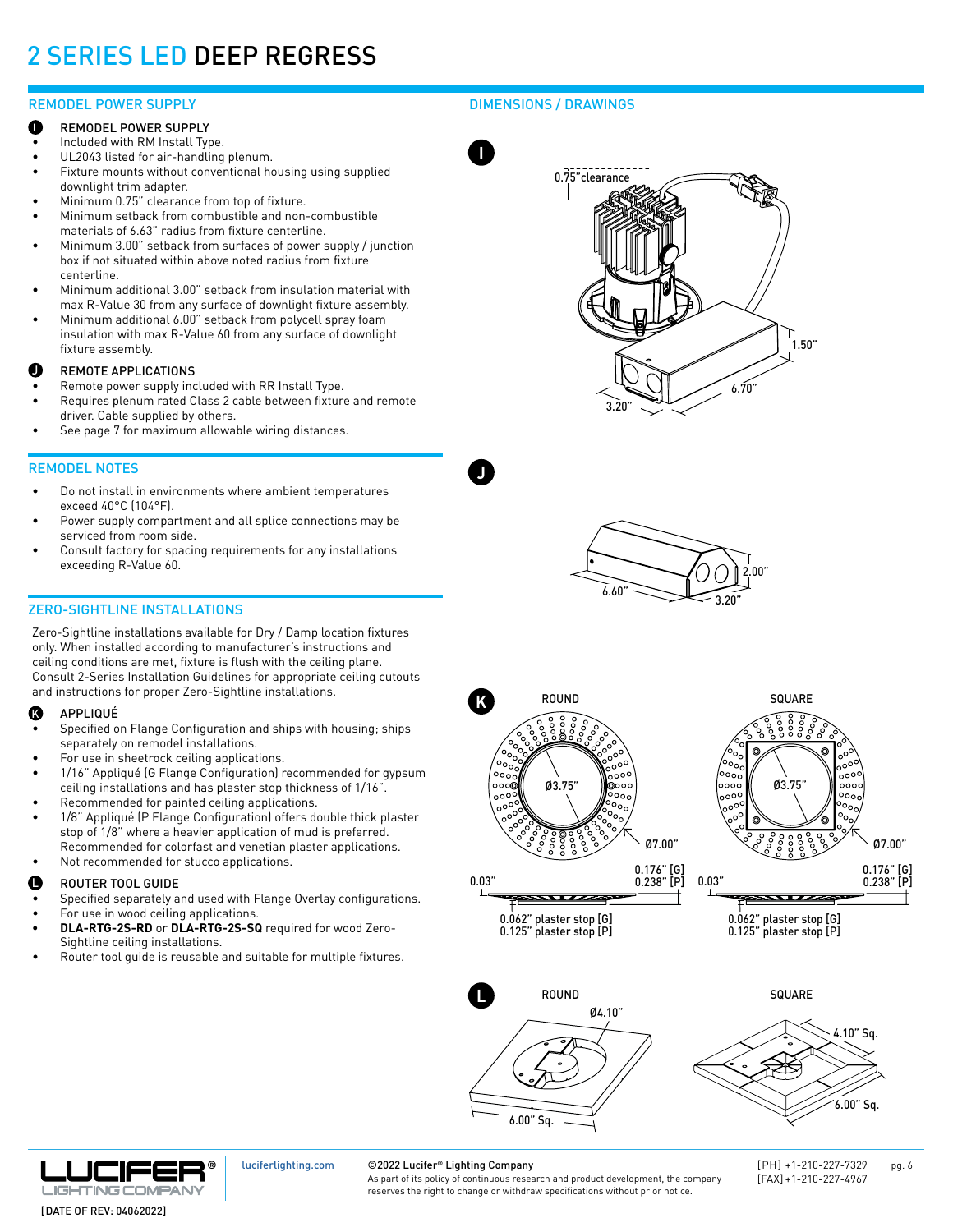### TECHNICAL INFORMATION

### **CONSTRUCTION**

Downlight: Steel and aluminum; extruded aluminum heat-sink; painted finishes are granulated powder coat. 304 corrosion resistant stainless steel faceplate for wet location fixtures.

Trim Adapter: High-impact composite and stainless steel. Housing: 22 Gauge galvanized steel. Appliqué: Zinc alloy.

### **STATIC WHITE LED**

2-step MacAdam ellipse LED module available in 80+, 90+ and 97+ CRI configurations in color temperatures of 2200K, 2700K, 3000K, 3500K and 4000K. Average rated lamp life of 50,000 hours. LED and driver assemblies are field-replaceable.

### **WARM DIM LED**

3-step MacAdam ellipse warm dim LED module available in 90+ CRI configuration. 3200K or 2700K at full brightness, warming to 1800K at full dim. Average rated lamp life of 50,000 hours. LED and driver assemblies are field-replaceable.

### **POWER SUPPLY PERFORMANCE AND DIMMING INFORMATION**

|                 | 2 WIRE |                 | ECO   |       |                 | $0-10V$         | <b>DALI</b> |                 |                 |                 |
|-----------------|--------|-----------------|-------|-------|-----------------|-----------------|-------------|-----------------|-----------------|-----------------|
| Power<br>Supply | L23    | TR <sub>2</sub> | LH1   | LP1   | EA <sub>2</sub> | LA <sub>2</sub> | AN4         | LN <sub>2</sub> | ED <sub>1</sub> | LD <sub>1</sub> |
| Minimum °C      | 0°C    | $-20 °C$        | 0°C   | 0°C   | $-20 °C$        | -20 °C          | $-20 °C$    | -20 °C          | $-20 °C$        | -20 °C          |
| Maximum °C      | 40 °C  | 40 °C           | 40 °C | 40 °C | 40 °C           | 40 °C           | 40 °C       | 40 °C           | 40 °C           | 40 °C           |
| Dimming %       | 1.0%   | 2.0%            | 1.0%  | 0.1%  | 0.1%            | 0.1%            | 1.0%        | 1.0%            | 0.1%            | 0.1%            |

Note: For EA2, LA2 and L23 drivers consult chart on page 4 to confirm appropriate dimming curve for compatibility with selected control.

### **MAXIMUM ALLOWABLE REMOTE DRIVER WIRING DISTANCES**

|                      |     |     | <b>WIRE AWG</b> |     |     |
|----------------------|-----|-----|-----------------|-----|-----|
| <b>DRIVER</b>        | 12  | 14  | 16              | 18  | 20  |
| <b>TR2, AN4, LN2</b> | 285 | 180 | 113'            | 71' | 45  |
| L23, LH1, LP1        | 60' | 40  | 25'             | 15' |     |
| EA2, LA2, ED1, LD1   |     |     | 118             | 72  | 46' |

### **LISTING**

cTUVus listed to UL1598 standard for Dry / Damp and Wet locations. Chicago Plenum, Airtight and Title 24 JA8-2019 Listed.

### **WARRANTY**

Manufacturer's 1-year warranty guarantees product(s) listed to be free from defects in material and workmanship under normal use and service. 5-year warranty on LED and power supply to operate with 70% of the original flux and remain within a range of 3 duv. 10-year Lutron Advantage limited warranty available on Lutron equipped systems. Warranty period begins from the date of shipment by Seller and conditional upon the use of manufacturer-supplied power supply. [Consult](https://luciferlighting.com/Warranty)  [website for full warranty terms and conditions](https://luciferlighting.com/Warranty).

### **CHANGE LOG**

1.01/12/2021: ADDED 2200K, 2700K-1800K WARM DIM AND 10 DEGREE OPTIC OFFERINGS. 2.04/06/2022: REMOVED REMOTE REMODEL ACCESSORY KIT DLA2- RMT-AK.



©2022 Lucifer**®** Lighting Company